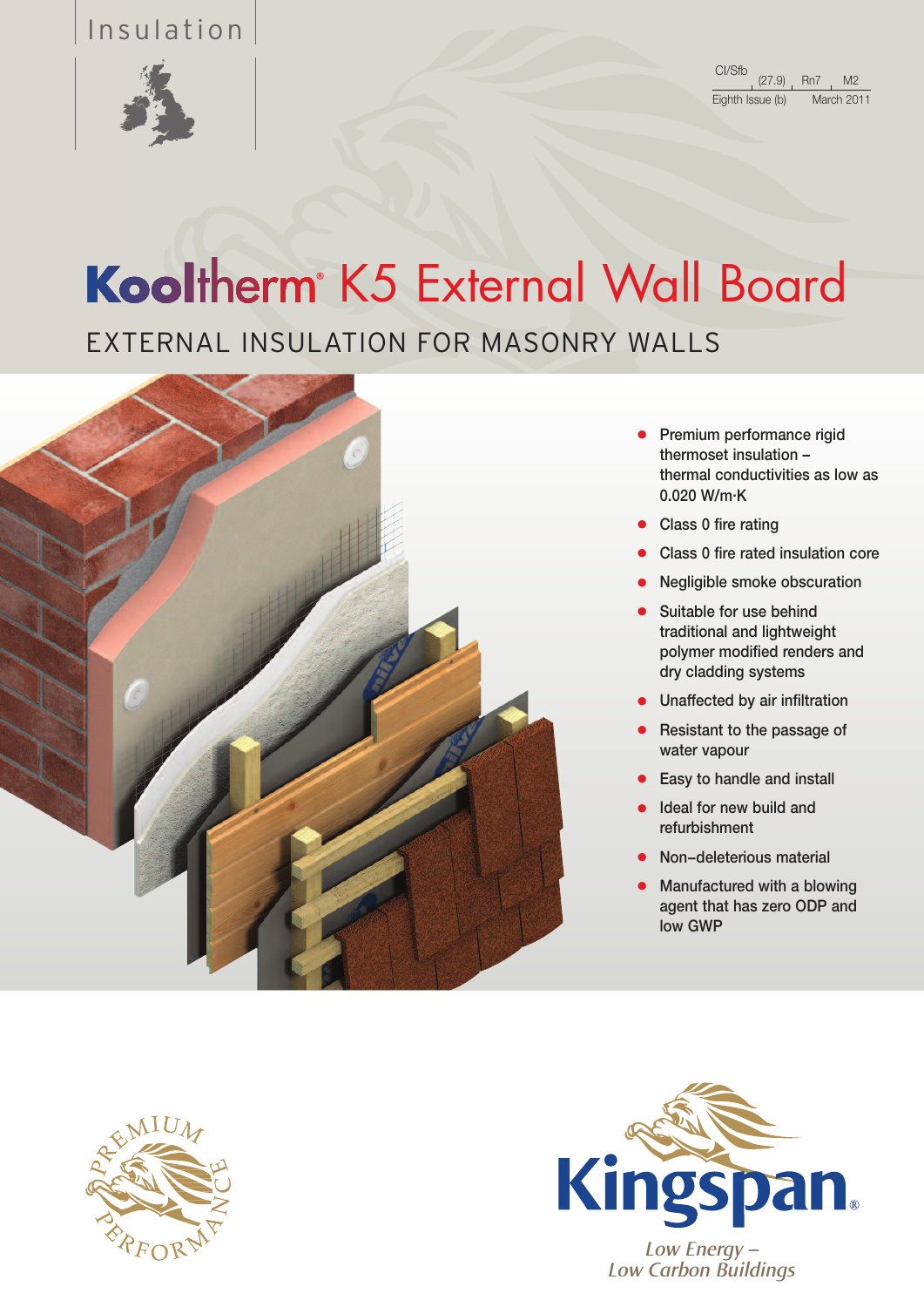## Typical Constructions and U–values

### Assumptions

The U−values in the tables that follow have been calculated, under a management system certified to the BBA Scheme for Assessing the Competency of Persons to



Undertake U–value and Condensation Risk Calculations, using the method detailed in BS / I.S. EN ISO 6946: 2007 (Building components and building elements. Thermal resistance and thermal transmittance. Calculation method), and using the conventions set out in BR443 (Conventions for U−value calculations). They are valid for the constructions shown in the details immediately above each table.

For the refurbishment examples, the internal wall finish is taken as 13 mm dense plaster unless stated otherwise. For the new build examples, the internal wall finish is taken to be a 3 mm skim coated 12.5 mm plasterboard on dabs, unless stated otherwise. In all examples, where the external wall finish is rendered, this is taken to be a 10 mm polymer render.

*NB When calculating U–values to BS / I.S. EN ISO 6946: 2007, the type of mechanical fixing used may change the thickness of insulation required. These calculations assume telescopic tube fasteners with a thermal conductivity of 1.00 W/m. K or less, the effect of which is insignificant. For the 'Ventilated Cladding' options the use of carbon steel fasteners of cross sectional area of 7.44 mm2 has been assumed at a density of 4.4 per m2 .*

*NB For the purposes of these calculations the standard of workmanship has been assumed good, and therefore the correction factor for air gaps has been ignored.*

*NB The figures below are for guidance only. A detailed U–value calculation and a condensation risk analysis should be completed for each project.*

*NB If your construction is different from those specified, and / or to gain a comprehensive U−value calculation along with a condensation risk analysis of your project, please consult the Kingspan Insulation Technical Service Department for assistance (see rear cover).*

## U–value Table Key

Where an x is shown, the U–value is higher than the worst of the maximum new build area weighted average / refurbishment (as applicable) U−values allowed by the 2010 Editions of Approved Documents L to the Building Regulations (England & Wales), the 2010 Editions of Technical Handbooks Section 6 (Scotland), the 2006 Editions of Technical Booklets F (Northern Ireland), or the 2008 Editions of Technical Guidance Documents L\* (Republic of Ireland).

*\* Excluding Change of Use and Material Alterations.*

### Refurbishment

**100 mm Brick / 50 mm Cavity / 100 mm Brick Wall**



Figure 1

U–values for Various Thicknesses of *Kingspan* **Kool**therm® K5 External Wall Board with Different Cladding Systems

| Insulant<br><b>Thickness</b><br>(mm) | U-values (W/m <sup>2</sup> ·K)                  |
|--------------------------------------|-------------------------------------------------|
|                                      | 10 mm Polymer Render                            |
| 50                                   | Х                                               |
| 55                                   | 0.29                                            |
| 60                                   | 0.27                                            |
| 70                                   | 0.24                                            |
| 75                                   | 0.22                                            |
| 80                                   | 0.21                                            |
| 90                                   | 0.19                                            |
| 100                                  | 0.17                                            |
| 110                                  | 0.16                                            |
| 120                                  | 0.15                                            |
|                                      | Ventilated Cladding e.g. Timber or Tile Hanging |
| 50                                   | Х                                               |
| 55                                   | 0.29                                            |
| 60                                   | 0.27                                            |
| 70                                   | 0.24                                            |
| 75                                   | 0.22                                            |
| 80                                   | 0.21                                            |
| 90                                   | 0.19                                            |
| 100                                  | 0.17                                            |
| 110                                  | 0.16                                            |

120 0.15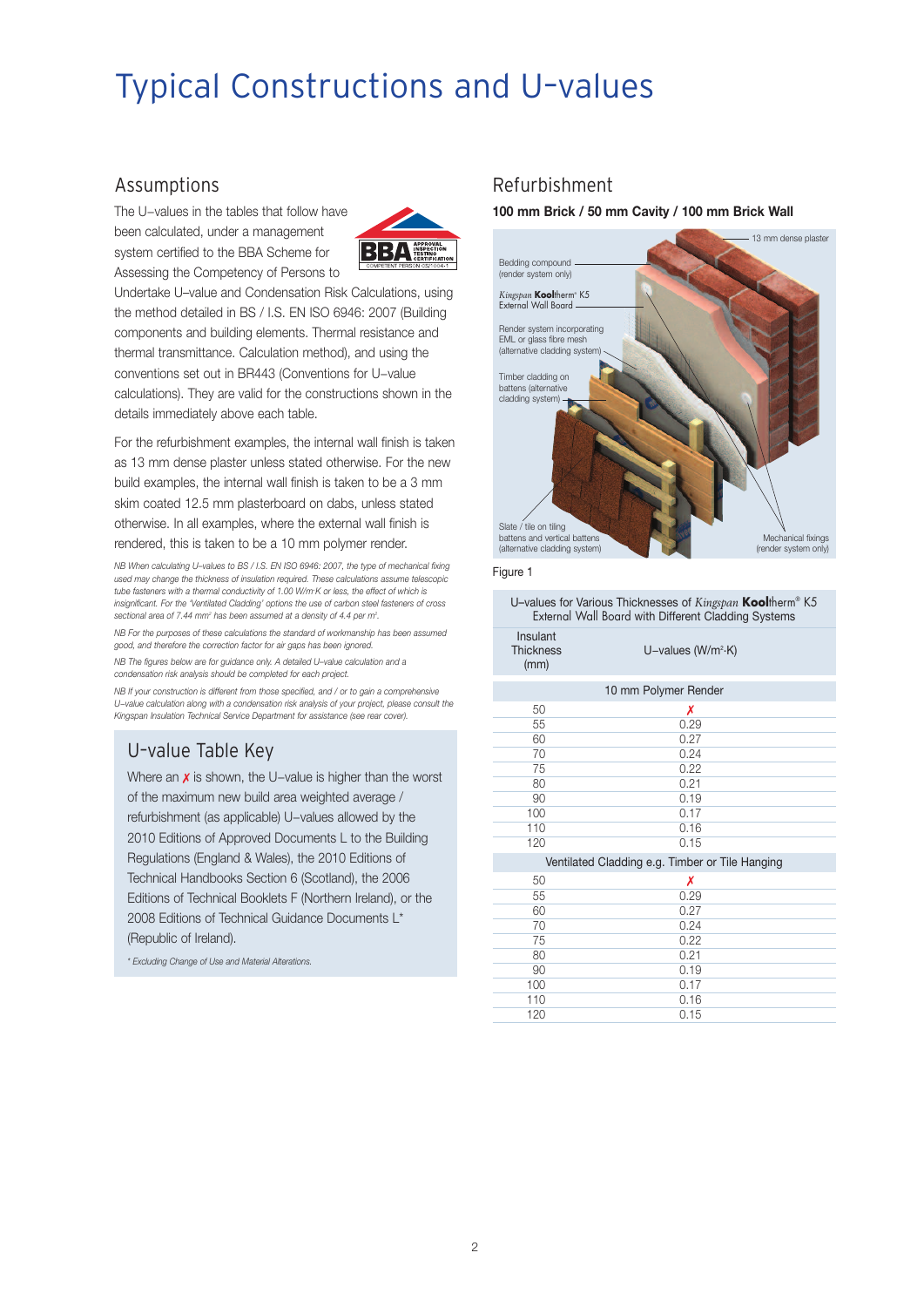#### **Solid Brick Wall**



### Figure 2

U–values (W/m2.K) for Various Thicknesses of *Kingspan* **Kool**therm® K5 External Wall Board on Different Thicknesses of Brickwork with Different Cladding Systems

| Insulant<br><b>Thickness</b>                    | <b>Brickwork Thickness</b><br>(mm) |      |  |  |
|-------------------------------------------------|------------------------------------|------|--|--|
| (mm)                                            | 102.5                              | 215  |  |  |
|                                                 | 10 mm Polymer Render               |      |  |  |
| 50                                              | Х                                  | Х    |  |  |
| 55                                              | Х                                  | 0.30 |  |  |
| 60                                              | 0.29                               | 0.28 |  |  |
| 70                                              | 0.26                               | 0.25 |  |  |
| 75                                              | 0.24                               | 0.23 |  |  |
| 80                                              | 0.23                               | 0.22 |  |  |
| 90                                              | 0.20                               | 0.20 |  |  |
| 100                                             | 0.18                               | 0.18 |  |  |
| 110                                             | 0.17                               | 0.17 |  |  |
| 120                                             | 0.16                               | 0.15 |  |  |
| 125                                             | 0.15                               | 0.15 |  |  |
| Ventilated Cladding e.g. Timber or Tile Hanging |                                    |      |  |  |
| 50                                              | Х                                  | Х    |  |  |
| 55                                              | Х                                  | 0.30 |  |  |
| 60                                              | 0.29                               | 0.28 |  |  |
| 70                                              | 0.25                               | 0.25 |  |  |
| 75                                              | 0.24                               | 0.23 |  |  |
| 80                                              | 0.23                               | 0.22 |  |  |
| 90                                              | 0.20                               | 0.20 |  |  |
| 100                                             | 0.18                               | 0.18 |  |  |
| 110                                             | 0.17                               | 0.16 |  |  |
| 120                                             | 0.16                               | 0.15 |  |  |
| 125                                             | 0.15                               | 0.15 |  |  |
|                                                 |                                    |      |  |  |

### **102.5 mm Brick / 50 mm Cavity / 100 mm Block Wall**



Figure 3

#### U-values (W/m<sup>2</sup>·K) for Various Thicknesses of *Kingspan* **Kool**therm® K5 External Wall Board with Different Cladding Systems

| Insulant                 |                 |                      | Inner Leaf Blockwork Density and $\lambda$ -value (W/m·K) |                       |
|--------------------------|-----------------|----------------------|-----------------------------------------------------------|-----------------------|
| <b>Thickness</b><br>(mm) | Dense<br>(1.13) | Medium<br>(0.51)     | Lightweight<br>$(0.15)^*$                                 | Aerated<br>$(0.11)^*$ |
|                          |                 | 10 mm Polymer Render |                                                           |                       |
| 40                       | X               | Х                    | Х                                                         | Х                     |
| 45                       | X               | Х                    | 0.29                                                      | 0.28                  |
| 50                       | X               | 0.30                 | 0.27                                                      | 0.26                  |
| 55                       | 0.29            | 0.28                 | 0.26                                                      | 0.25                  |
| 60                       | 0.27            | 0.26                 | 0.24                                                      | 0.23                  |
| 70                       | 0.24            | 0.23                 | 0.21                                                      | 0.21                  |
| 75                       | 0.23            | 0.22                 | 0.20                                                      | 0.20                  |
| 80                       | 0.21            | 0.21                 | 0.19                                                      | 0.19                  |
| 90                       | 0.19            | 0.19                 | 0.18                                                      | 0.17                  |
| 100                      | 0.18            | 0.17                 | 0.16                                                      | 0.16                  |
| 110                      | 0.16            | 0.16                 | 0.15                                                      | 0.15                  |
| 120                      | 0.15            | 0.15                 | 0.14                                                      | 0.14                  |
|                          |                 |                      | Ventilated Cladding e.g. Timber or Tile Hanging           |                       |
| 40                       | Х               | Х                    | Х                                                         | Х                     |
| 45                       | Х               | Х                    | 0.29                                                      | 0.28                  |
| 50                       | Х               | 0.30                 | 0.27                                                      | 0.26                  |
| 55                       | 0.29            | 0.28                 | 0.25                                                      | 0.24                  |
| 60                       | 0.27            | 0.26                 | 0.24                                                      | 0.23                  |
| 70                       | 0.24            | 0.23                 | 0.21                                                      | 0.21                  |
| 75                       | 0.22            | 0.22                 | 0.20                                                      | 0.20                  |
| 80                       | 0.21            | 0.21                 | 0.19                                                      | 0.19                  |
| 90                       | 0.19            | 0.19                 | 0.18                                                      | 0.17                  |
| 100                      | 0.18            | 0.17                 | 0.16                                                      | 0.16                  |
| 110                      | 0.16            | 0.16                 | 0.15                                                      | 0.15                  |
| 120                      | 0.15            | 0.15                 | 0.14                                                      | 0.14                  |

*\* A 6.6% thermal bridging factor has assumed for the effect of mortar joints.*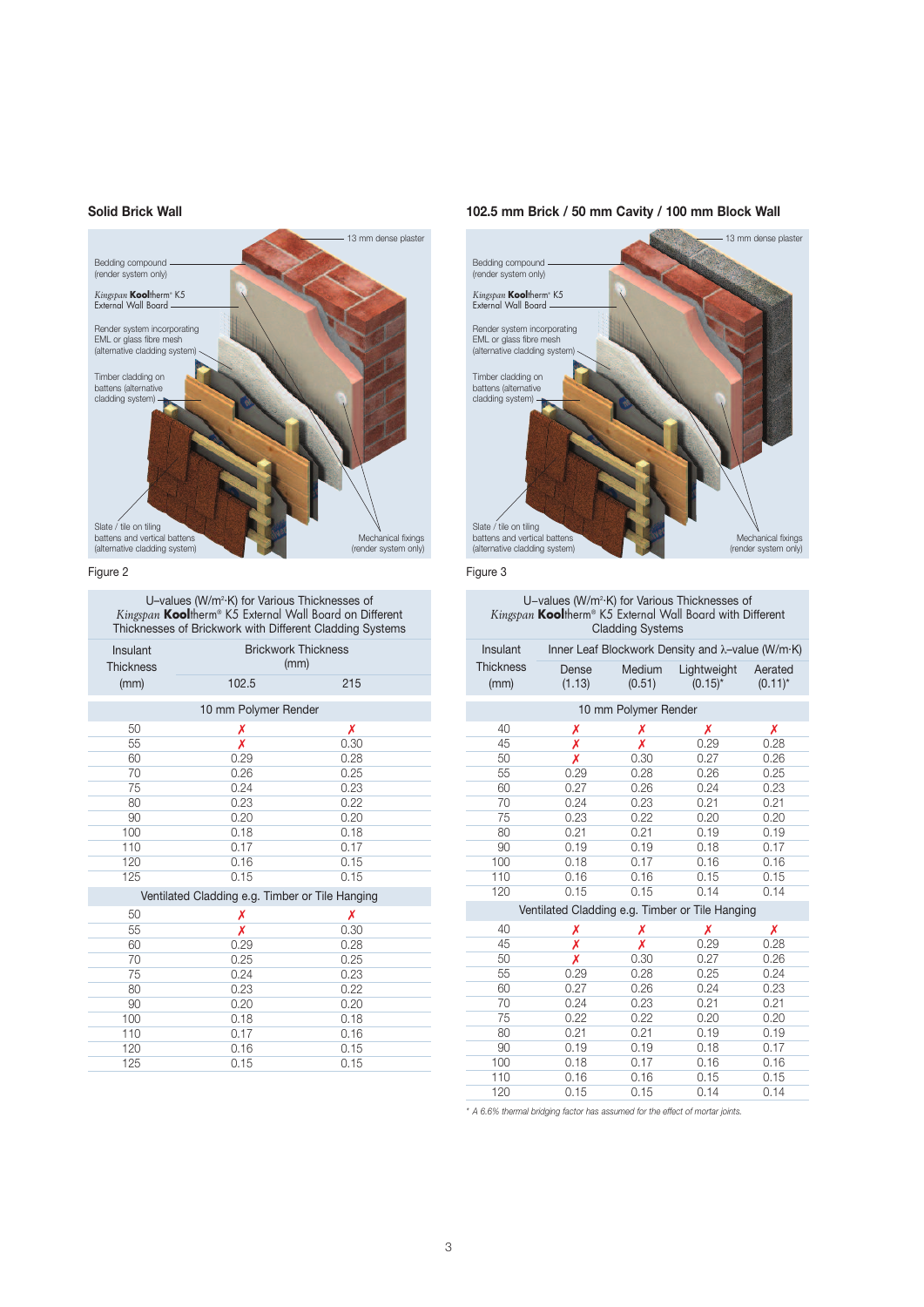## Typical Constructions and U–values

### **100 mm Dense Block\* / 50 mm Cavity / 100 mm Dense Block\* Wall (Original Render Removed)**



Figure 4

U–values for Various Thicknesses of *Kingspan* **Kool**therm® K5 External Wall Board with Different External Weatherproofing

| Insulant<br><b>Thickness</b><br>(mm) | U-values ( $W/m^2$ ·K)                          |
|--------------------------------------|-------------------------------------------------|
|                                      | 10 mm Polymer Render                            |
| 50                                   | Х                                               |
| 55                                   | 0.29                                            |
| 60                                   | 0.27                                            |
| 70                                   | 0.24                                            |
| 75                                   | 0.23                                            |
| 80                                   | 0.22                                            |
| 90                                   | 0.19                                            |
| 100                                  | 0.18                                            |
| 110                                  | 0.16                                            |
| 120                                  | 0.15                                            |
|                                      | Ventilated Cladding e.g. Timber or Tile Hanging |
| 50                                   | Х                                               |
| 55                                   | 0.29                                            |
| 60                                   | 0.27                                            |
| 70                                   | 0.24                                            |
| 75                                   | 0.23                                            |
| 80                                   | 0.21                                            |
| 90                                   | 0.19                                            |
| 100                                  | 0.18                                            |
| 110                                  | 0.16                                            |
| 120                                  | 0.15                                            |

*\* Calculations assume dense block of* λ*–value 1.13 W/m. K*

### New Build

#### **215 mm Solid Blockwork Wall**



Figure 5

#### U-values (W/m<sup>2</sup>·K) for Various Thicknesses of *Kingspan* **Kool**therm® K5 External Wall Board with Different External Weatherproofing

| Insulant                 |                 |        | Blockwork Density and λ-value (W/m·K)           |            |                                      |  |
|--------------------------|-----------------|--------|-------------------------------------------------|------------|--------------------------------------|--|
| <b>Thickness</b><br>(mm) | Dense<br>(1.13) | (0.51) | Medium Lightweight Aerated<br>$(0.15)^*$        | $(0.11)^*$ | Thin Joint<br>Aerated<br>$(0.11)$ ** |  |
|                          |                 |        | 10 mm Polymer Render                            |            |                                      |  |
| 20                       | Х               | Х      | Х                                               | 0.35       | 0.34                                 |  |
| 25                       | X               | X      | 0.35                                            | 0.31       | 0.31                                 |  |
| 30                       | X               | X      | 0.32                                            | 0.29       | 0.28                                 |  |
| 40                       | X               | Х      | 0.28                                            | 0.25       | 0.25                                 |  |
| 45                       | 0.34            | 0.32   | 0.26                                            | 0.23       | 0.23                                 |  |
| 50                       | 0.32            | 0.30   | 0.24                                            | 0.22       | 0.22                                 |  |
| 60                       | 0.27            | 0.26   | 0.21                                            | 0.20       | 0.20                                 |  |
| 70                       | 0.24            | 0.23   | 0.19                                            | 0.18       | 0.18                                 |  |
| 75                       | 0.23            | 0.22   | 0.18                                            | 0.17       | 0.17                                 |  |
| 80                       | 0.21            | 0.21   | 0.18                                            | 0.17       | 0.16                                 |  |
| 90                       | 0.19            | 0.19   | 0.16                                            | 0.15       | 0.15                                 |  |
| 100                      | 0.18            | 0.17   | 0.15                                            | 0.14       | 0.14                                 |  |
| 110                      | 0.16            | 0.16   | 0.14                                            | 0.13       | 0.13                                 |  |
| 120                      | 0.15            | 0.15   | 0.13                                            | 0.12       | 0.12                                 |  |
|                          |                 |        | Ventilated Cladding e.g. Timber or Tile Hanging |            |                                      |  |
| 20                       | Х               | Х      | Х                                               | 0.35       | 0.34                                 |  |
| 25                       | Х               | Х      | 0.35                                            | 0.31       | 0.30                                 |  |
| 30                       | Х               | X      | 0.32                                            | 0.29       | 0.28                                 |  |
| 40                       | X               | X      | 0.28                                            | 0.25       | 0.25                                 |  |
| 45                       | 0.34            | 0.32   | 0.25                                            | 0.23       | 0.23                                 |  |
| 50                       | 0.32            | 0.30   | 0.24                                            | 0.22       | 0.22                                 |  |
| 60                       | 0.27            | 0.26   | 0.21                                            | 0.20       | 0.20                                 |  |
| 70                       | 0.24            | 0.23   | 0.19                                            | 0.18       | 0.18                                 |  |
| 75                       | 0.23            | 0.22   | 0.18                                            | 0.17       | 0.17                                 |  |
| 80                       | 0.21            | 0.20   | 0.18                                            | 0.17       | 0.16                                 |  |
| 90                       | 0.19            | 0.19   | 0.16                                            | 0.15       | 0.15                                 |  |
| 100                      | 0.18            | 0.17   | 0.15                                            | 0.14       | 0.14                                 |  |
| 110                      | 0.16            | 0.16   | 0.14                                            | 0.13       | 0.13                                 |  |
| 120                      | 0.15            | 0.15   | 0.13                                            | 0.12       | 0.12                                 |  |

*\* A 6.6% thermal bridging factor has assumed for the effect of mortar joints.*

*\*\* A 1.4% thermal bridging factor has assumed for the effect of mortar joints.*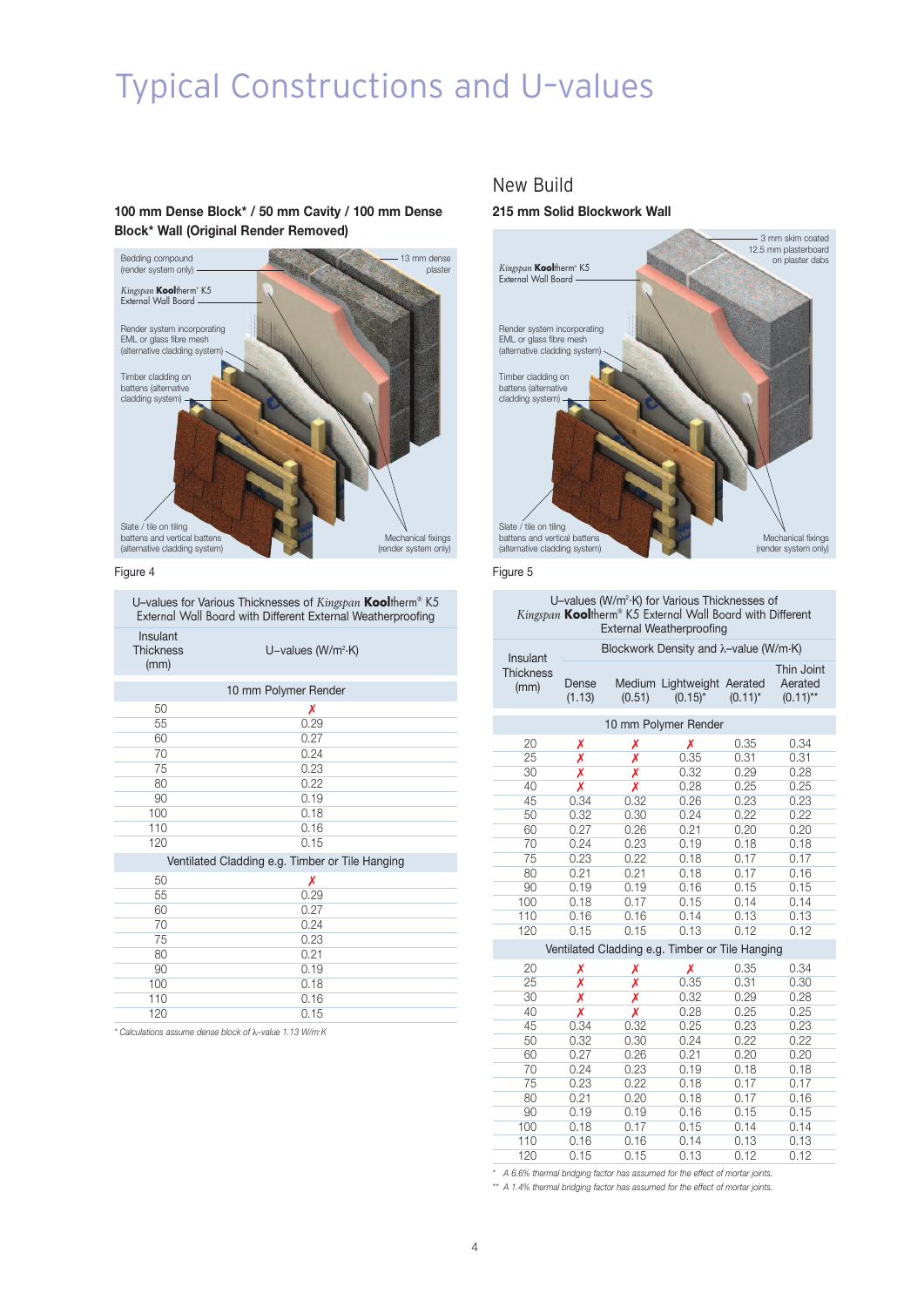### **100 mm Dense Block\* Outer Leaf / 50 mm Cavity / 100 mm Block Inner Leaf**



Figure 6

U-values (W/m<sup>2</sup>·K) for Various Thicknesses of *Kingspan* **Kool**therm® K5 External Wall Board with Different External Weatherproofing

| Insulant                 |                 |        |                                           | Inner Leaf Blockwork Density and $\lambda$ -value (W/m·K) |                                      |      |
|--------------------------|-----------------|--------|-------------------------------------------|-----------------------------------------------------------|--------------------------------------|------|
| <b>Thickness</b><br>(mm) | Dense<br>(1.13) | (0.51) | Medium Lightweight Aerated<br>$(0.15)$ ** | $(0.11)$ **                                               | Thin Joint<br>Aerated<br>$(0.11)***$ |      |
|                          |                 |        |                                           | 10 mm Polymer Render                                      |                                      |      |
|                          | 25              | Х      | Х                                         | Х                                                         | Х                                    | Х    |
|                          | 30              | X      | Х                                         | Х                                                         | 0.35                                 | 0.34 |
|                          | 35              | Х      | Х                                         | 0.34                                                      | 0.32                                 | 0.32 |
|                          | 40              | Х      | 0.35                                      | 0.31                                                      | 0.30                                 | 0.29 |
|                          | 45              | 0.33   | 0.31                                      | 0.28                                                      | 0.27                                 | 0.27 |
|                          | 50              | 0.30   | 0.29                                      | 0.26                                                      | 0.25                                 | 0.25 |
|                          | 60              | 0.26   | 0.25                                      | 0.23                                                      | 0.22                                 | 0.22 |
|                          | 70              | 0.23   | 0.23                                      | 0.21                                                      | 0.20                                 | 0.20 |
|                          | 75              | 0.22   | 0.21                                      | 0.20                                                      | 0.19                                 | 0.19 |
|                          | 80              | 0.21   | 0.20                                      | 0.19                                                      | 0.18                                 | 0.18 |
|                          | 90              | 0.19   | 0.18                                      | 0.17                                                      | 0.17                                 | 0.17 |
|                          | 100             | 0.17   | 0.17                                      | 0.16                                                      | 0.15                                 | 0.15 |
|                          | 110             | 0.16   | 0.16                                      | 0.15                                                      | 0.14                                 | 0.14 |
|                          | 120             | 0.15   | 0.14                                      | 0.14                                                      | 0.13                                 | 0.13 |
|                          |                 |        |                                           |                                                           |                                      |      |

#### Ventilated Cladding e.g. Timber or Tile Hanging

| 25  | Х    | Х    | Х    | Х    | Х    |  |
|-----|------|------|------|------|------|--|
| 30  | Х    | Χ    | Χ    | 0.34 | 0.34 |  |
| 35  | Х    | x    | 0.33 | 0.32 | 0.31 |  |
| 40  | X    | 0.35 | 0.31 | 0.29 | 0.29 |  |
| 45  | 0.32 | 0.31 | 0.28 | 0.27 | 0.27 |  |
| 50  | 0.30 | 0.29 | 0.26 | 0.25 | 0.25 |  |
| 60  | 0.26 | 0.25 | 0.23 | 0.22 | 0.22 |  |
| 70  | 0.23 | 0.22 | 0.21 | 0.20 | 0.20 |  |
| 75  | 0.22 | 0.21 | 0.20 | 0.19 | 0.19 |  |
| 80  | 0.21 | 0.20 | 0.19 | 0.18 | 0.18 |  |
| 90  | 0.19 | 0.18 | 0.17 | 0.17 | 0.17 |  |
| 100 | 0.17 | 0.17 | 0.16 | 0.15 | 0.15 |  |
| 110 | 0.16 | 0.15 | 0.15 | 0.14 | 0.14 |  |
| 120 | 0.15 | 0.14 | 0.14 | 0.13 | 0.13 |  |

*\* Calculations assume dense block of* λ*–value 1.13 W/m. K*

*\*\* A 6.6% thermal bridging factor has been assumed for the effect of mortar joints.*

*\*\*\* A 1.4% thermal bridging factor has assumed for the effect of mortar joints.*

### Linear Thermal Bridging at Openings

Linear thermal bridging describes the heat loss at junctions between elements, where the geometry of the junction means that a building's primary insulation layer is not continuous or is reduced. This heat loss is represented by the junction's psi (ψ) value. The ψ–values of all the linear thermal bridges in a building are used in whole building carbon dioxide emissions calculation software.

At a window or door openings, in a wall insulated with *Kingspan* **Kool**therm® K5 External Wall Board, the linear thermal bridge is the reveal.

This linear thermal bridge can be avoided, by positioning the window frame so that its outer face is flush with the outer surface of the masonry wall, and overlapping the window frame with the external wall insulation.

If this is not possible, this linear thermal bridge can be reduced by insulating the reveal. The key factor is the thermal resistance (R–value) of this insulation layer.

Accredited Construction Details (England & Wales / Scotland / Northern Ireland) and Acceptable Construction Details (Republic of Ireland), collectively referred to here as ACDs, feature details for walls with external wall insulation, with reveals insulated with a material of minimum thermal resistance (R–value) of 0.60 m2.K/W. These constructions have the following ψ–values: 0.50 W/m.K for a steel lintel with a perforated steel base, 0.30 W/m.K for other lintels (including steel lintels), 0.04 W/m.K for a sill and 0.05 W/m.K for a jamb.

Adhering to these constructions, entitles a designer to use a default y–value in whole building carbon dioxide emissions calculation software.

ACDs are specifically targeted at new build constructions but, where applicable, they are also considered best practice for refurbishment.

Reveals should be designed to accommodate the 20 mm of *Kingspan* **Kool**therm® K5 External Wall Board required to achieve an R–value of 0.6 m2.K/W, and the depth of the cladding system (see Figure 7).



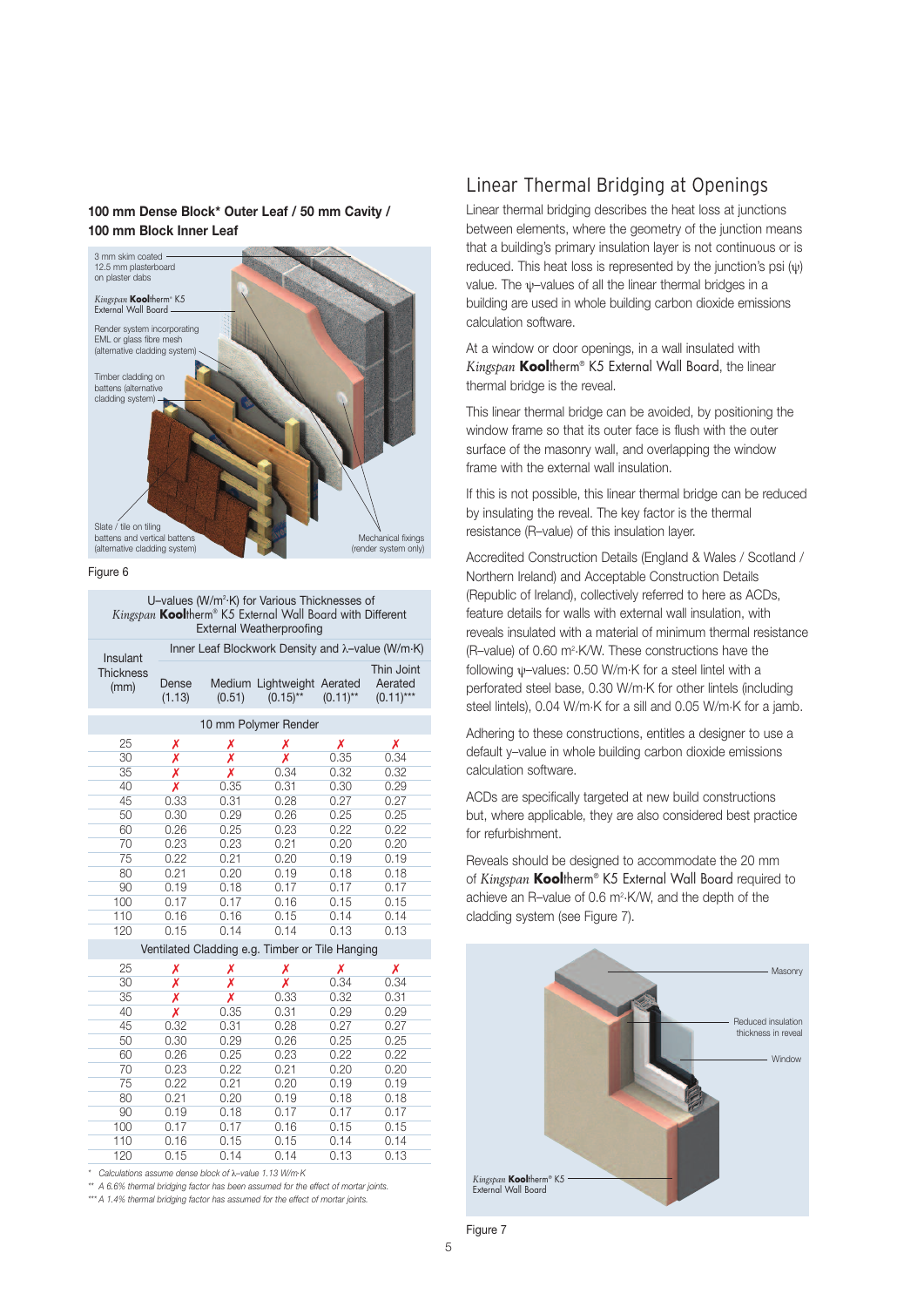## Design Considerations

## Environmental Impact & Responsible Sourcing

### **Green Guide Rating**

An Ecoprofile, certified by BRE Certification to the 2008 BRE Environmental Profiles Methodology, has been created for *Kingspan* **Kool**therm® K5 External Wall Board produced at Kingspan Insulation's Pembridge manufacturing facility. The BRE has assigned the product a 2008 Green Guide Summary Rating of A+.



Certificate Number ENP 410

### **Responsible Sourcing**

*Kingspan* **Kool**therm® K5 External Wall Board produced at Kingspan Insulation's Pembridge and Castleblayney manufacturing facilities is manufactured under a management system certified to BS / I.S. EN ISO 14001: 2004. The principle polymer component of the product produced at these facilities is also manufactured under a management system certified to BS EN ISO 14001: 2004.

*NB The above information is correct at the time of writing. Please confirm at the point of need by contacting Kingspan Insulation's Technical Service Department (see rear cover), from which copies of Kingspan Insulation and its suppliers' ISO 14001 certificates can be obtained along with confirmation of Kingspan Insulation's products' Green Guide ratings.*

## Sustainability & Responsibility

Kingspan Insulation has a long–term commitment to sustainability and responsibility: as a manufacturer and supplier of insulation products; as an employer; as a substantial landholder; and as a key member of its neighbouring communities.

A report covering the sustainability and responsibility of Kingspan Insulation Ltd's British operations is available at www.kingspaninsulation.co.uk/sustainabilityandresponsibility.

## Specification Clause

*Kingspan* **Kool**therm® K5 External Wall Board should be described in specifications as:–

The external wall insulation shall be *Kingspan* **Kool**therm® K5 External Wall Board \_\_\_\_ mm thick: comprising a premium performance rigid thermoset insulation core faced on both sides with a glass tissue based facing. The product shall be manufactured: with a blowing agent that has zero Ozone Depletion Potential (ODP) and low Global Warming Potential (GWP); under a management system certified to BS / I.S. EN ISO 9001: 2008, BS / I.S. EN ISO 14001: 2004 and BS / I.S. OHSAS 18001: 2007; by Kingspan Insulation Limited; and installed in accordance with the instructions issued by them.

## NBS Specifications

Details also available in NBS Plus. NBS users should refer to clause(s): M21 210, M21 220, M21 230 (Standard and Intermediate) M21 20 (Minor Works)



## Water Vapour Control / Condensation

Consideration should be given to the risk of condensation, when designing thermal elements.

A condensation risk analysis should be carried out following the procedures set out in BS 5250: 2002 (Code of practice for the control of condensation in buildings). The Kingspan Insulation Technical Service Department (see rear cover) can provide this service.

## Fire Stops

Current Building Regulations / Standards should be considered with regard to the requirements for, and provision of, fire stops.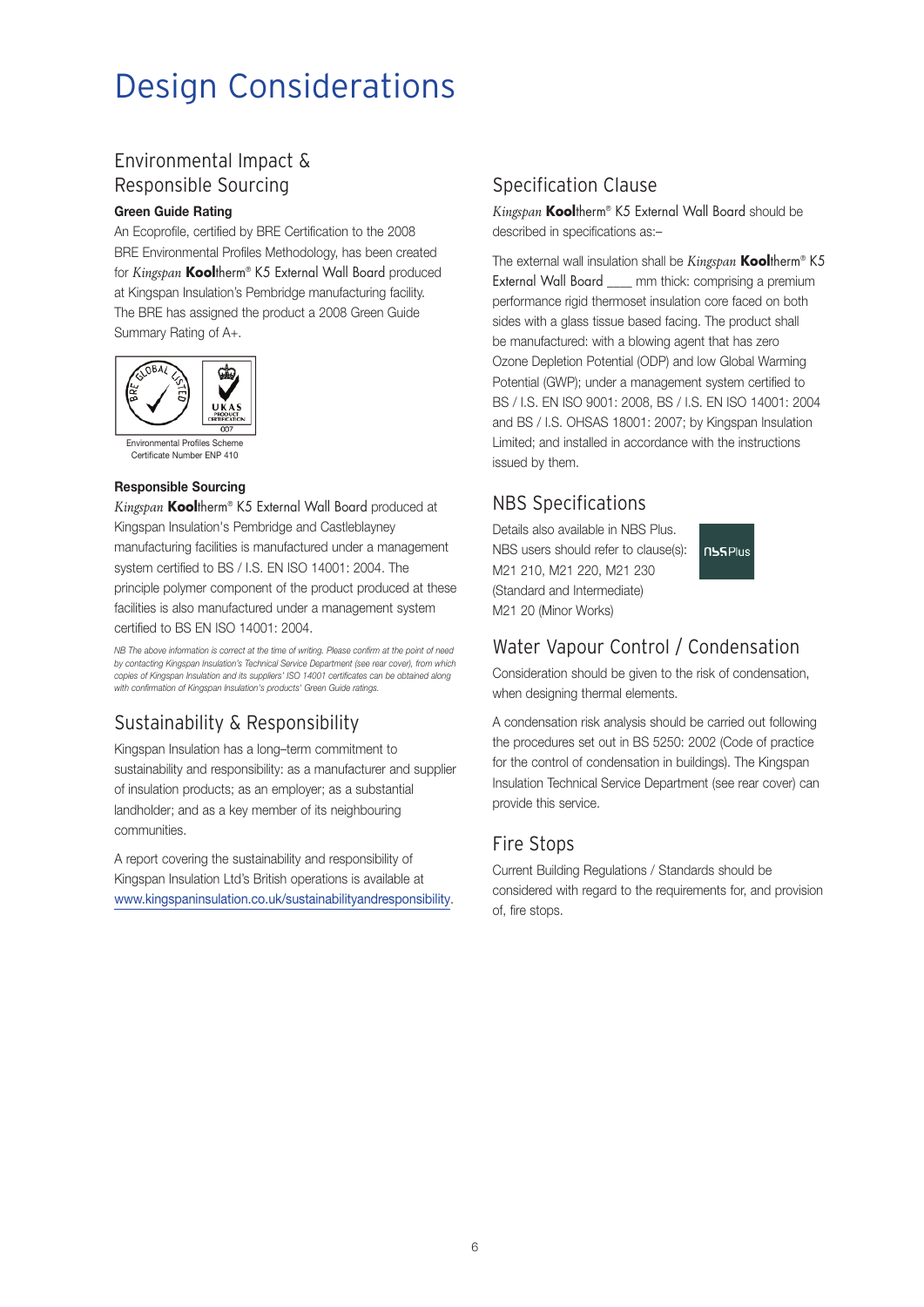## Sitework

### Insulated Render Systems

- Because insulated render systems are proprietary and utilise different mechanisms for attaching insulation to the wall structure, sitework guidance should be sought from the render system manufacturer. However, in the absence of any other guidance, the instructions laid out below may be followed.
- The external masonry wall should be clean, flat, and free from protrusions.
- Where an uneven surface remains, it is recommended that a bedding compound can be applied prior to fixing the insulation boards.
- External wall insulation should start  $150 / 200 / 600*$  mm below the top surface of the ground floor insulation / perimeter insulation upstand (whichever is higher) for a concrete floor, or 200 mm below the top surface of the ground floor insulation / perimeter insulation upstand (whichever is higher) for a suspended timber floor. *\* 150 mm applies to the UK. 200 mm applies to the Republic of Ireland if a row of insulating blockwork (thermal conductivity < 0.20 W/m. K) is used, otherwise 600 mm applies.*
- Insulation boards should be installed break–bonded, with joints lightly butted.
- Care should be taken to install the specified thickness of insulation around reveals (see Figure 7).
- Boards of *Kingspan* Kooltherm® K5 External Wall Board are mechanically fixed to the exterior of masonry external walls, preferably using thermally broken telescopic tube fasteners.
- A minimum of 5 fixings are required to secure an insulation board to the masonry wall.
- Board edges at openings and external corners should be fixed with fasteners at minimum 300 mm centres.
- Fasteners at board edges must be located > 50 mm, and < 150 mm, from edges and corners of the board, and not overlap board joints.
- The requirement for additional fixings is dependent on the render system being applied and the type of fixing being used.

#### For details on fixings refer to:

| Ejot UK Limited       | +44 (0) 1977 687 040 |
|-----------------------|----------------------|
| www.ejot.co.uk        |                      |
| Helifix I imited      | +44 (0) 20 8735 5222 |
| www.helifix.co.uk     |                      |
| <b>MAK Fasteners</b>  | +353 (0) 1 451 99 00 |
| www.makfasteners.com  |                      |
| <b>SFS</b> Intec      | +44 (0) 113 2085 500 |
| www.sfsintec.biz/uk   |                      |
| <b>Tech Fasteners</b> | +353 (0) 1 457 33 00 |
| www.techfasteners.ie  |                      |
| Wallfast Limited      | +44 (0) 23 928443    |
| www.wallfast.co.uk    |                      |



Figure 8 − Drainpipe Extension Detail (Applicable to a Variety of External Building Ancillaries)



Figure 9 − Oversill Extension Detail (Refurbishment)

- Wherever possible, care should be taken to avoid cold bridging when attaching services and ancillaries to the exterior of the building (see Figure 8).
- Depending on the render finish being applied, advice must be sought from the render manufacturer on the EML / glass fibre mesh and bedding mortar to be applied.
- In refurbishment projects, sill extenders and flashings should be used around openings, with care taken to avoid cold bridging (see Figure 9).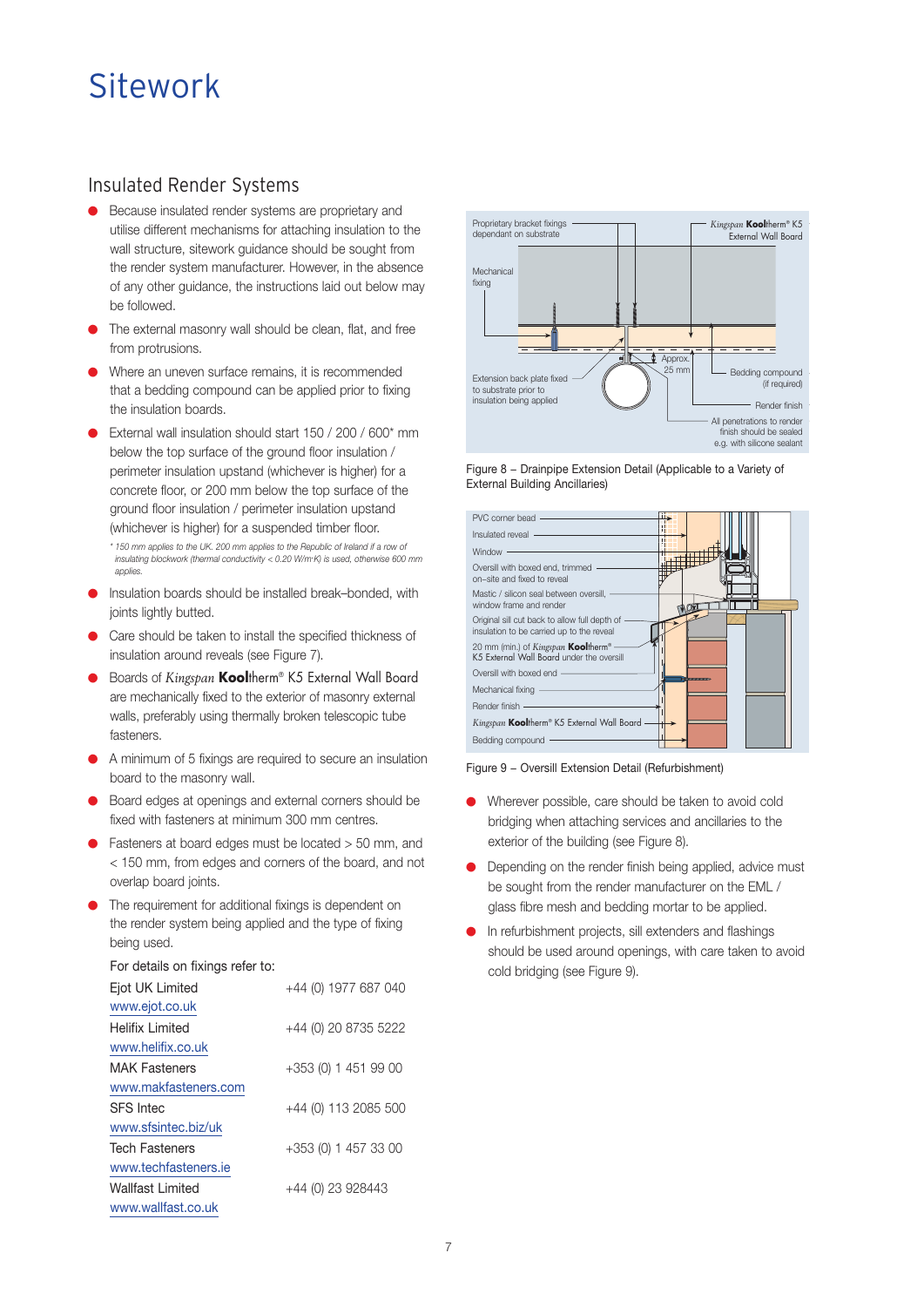## Sitework

### Ventilated Cladding Systems

- Boards of *Kingspan* **Kool**therm® K5 External Wall Board should be temporarily fastened to the external masonry wall using mechanical fixings or a bedding compound.
- External wall insulation should start 150 / 200 / 600\* mm below the top surface of the ground floor insulation / perimeter insulation upstand (whichever is higher) for a concrete floor, or 200 mm below the top surface of the ground floor insulation / perimeter insulation upstand (whichever is higher) for a suspended timber floor. *\* 150 mm applies to the UK. 200 mm applies to the Republic of Ireland if a row of insulating blockwork (thermal conductivity < 0.20 W/m. K) is used, otherwise 600 mm applies.*
- Insulation boards should be installed break–bonded, with joints lightly butted.
- Care should be taken to install the specified thickness of insulation around reveals (see Figure 7).
- A breathable membrane, e.g. *Kingspan* **nil***vent* ®, is installed over the insulation and temporarily stapled or pinned in place.
- Minimum 38 mm x 38 mm vertical treated softwood timber battens are fixed, through the breathable membrane and insulation, to the masonry wall.
- When selecting the type of fixing and fixing frequency for the vertical battens, consideration must be given to the weight of cladding to be fixed to them, the design of the wall, and wind loading.
- For details on fixings refer to the list on the previous page.
- If the cladding system is to be tile / slate hanging, horizontal tiling battens can then be fixed to the vertical battens.
- Horizontal tiling battens and the tile / slate cladding that is to be fixed to them should be installed in accordance with the tile / slate cladding manufacturers recommendations.
- Alternatively, timber cladding can be fixed directly to the vertical battens.
- If the cladding system is to be finished with render, the render carrier (e.g. calcium silicate board, expanded metal lath) can be fixed directly to the vertical battens.
- The dry cladding system should be secured in accordance with the manufacturer's recommendations.
- Wherever possible, care should be taken to avoid cold bridging when attaching services and ancillaries to the exterior of the building.
- In refurbishment projects, sill extenders and flashings should be used around openings, with care taken to avoid cold bridging.

### General

### **Cutting**

- Cutting should be carried out either by using a fine toothed saw, or by scoring with a sharp knife, snapping the board over a straight edge and then cutting the facing on the other side.
- Ensure accurate trimming to achieve close–butting joints and continuity of insulation.

### **Daily Working Practice**

● At the completion of each day's work, or whenever work is interrupted for extended periods of time, board edges and joints should be protected from inclement weather.

### **Availability**

Kingspan **Kool**therm® K5 External Wall Board is available through specialist insulation distributors and selected builders' merchants throughout the UK and Ireland.

### **Packaging and Storage**

- The polyethylene packaging of Kingspan Insulation products, which is recyclable, should not be considered adequate for outdoor protection.
- Ideally, boards should be stored inside a building. If, however, outside storage cannot be avoided, then the boards should be stacked clear of the ground and covered with an opaque polythene sheet or weatherproof tarpaulin. Boards that have been allowed to get wet should not be used.

#### **Health and Safety**

- Kingspan Insulation products are chemically inert and safe to use.
- A Safety Information Data Sheet for this product is available from the Kingspan Insulation website www.kingspaninsulation.co.uk/safety or www.kingspaninsulation.ie/safety.

*Warning – do not stand on or otherwise support your weight on this product unless it is fully supported by a load bearing surface.*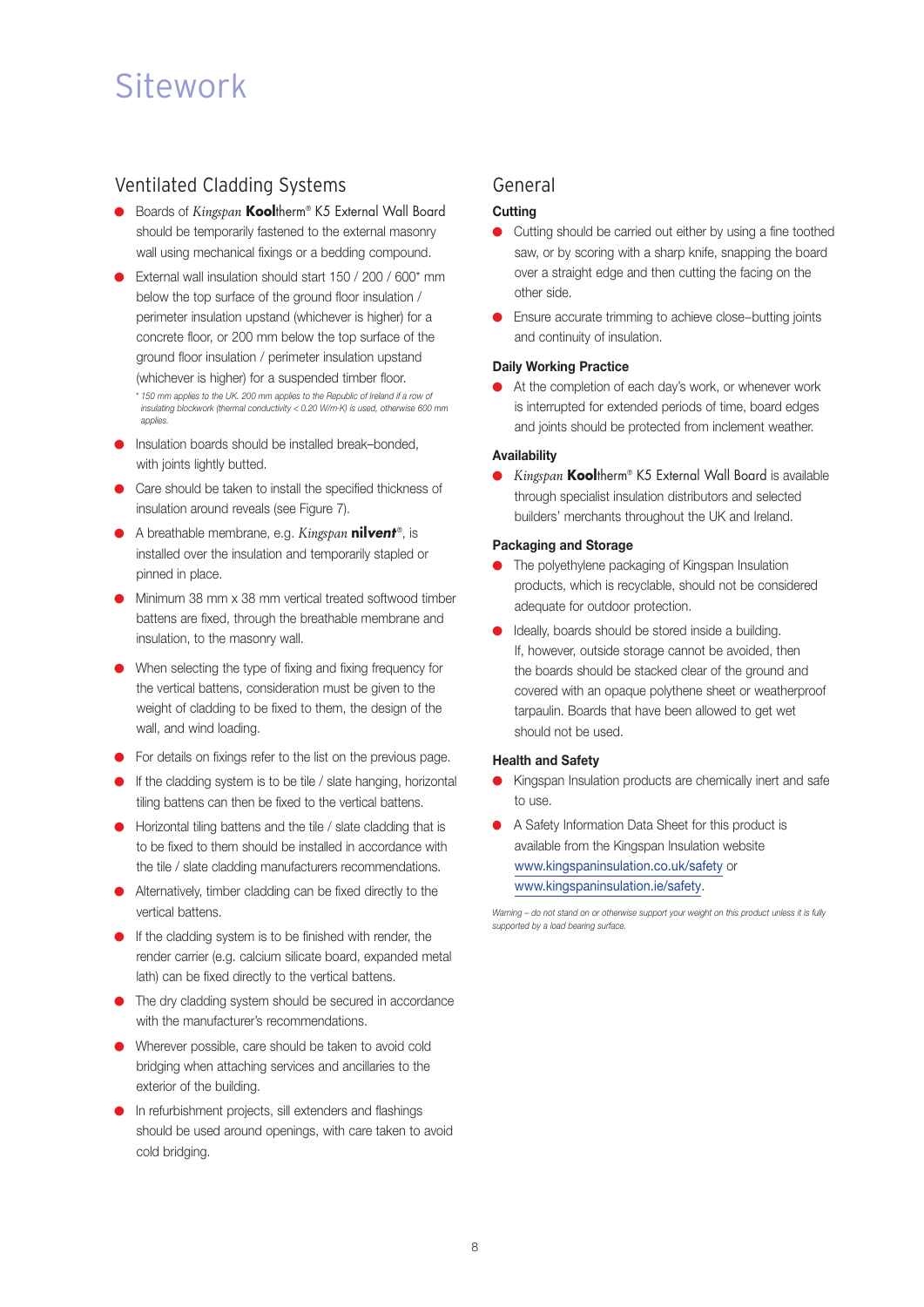## Product Details

## The Facings

*Kingspan* **Kool**therm® K5 External Wall Board is faced on both sides with a glass tissue based facing, autohesively bonded to the insulation core during manufacture.

## The Core

The core of *Kingspan* **Kool**therm® K5 External Wall Board is a premium performance rigid thermoset modified resin insulant manufactured with a blowing agent that has zero Ozone Depletion Potential (ODP) and low Global Warming Potential (GWP).



## Standards and Approvals

*Kingspan* **Kool**therm® K5 External Wall Board is manufactured to the highest standards under a management system certified to BS / I.S. EN ISO 9001: 2008 (Quality management systems. Requirements), BS / I.S. EN ISO 14001 : 2004 (Environmental Management Systems. Requirements) and BS / I.S OHSAS 18001: 2007 (Health and Safety Management Systems. Requirements).

*Kingspan* **Kool**therm® K5 External Wall Board is used as an integral component of several BBA / NSAI Agrément Certified rendered external wall insulation systems. For further details of BBA / NSAI Agrément Certification please contact the Kingspan Insulation Technical Service Department (see rear cover).

## Standard Dimensions

*Kingspan* **Kool**therm® K5 External Wall Board is available in the following standard size:

| Nominal Dimension  |      | Availability                       |
|--------------------|------|------------------------------------|
| Length             | (m)  | 1.2                                |
| Width              | (m)  | 0.6                                |
| Insulant Thickness | (mm) | Refer to local distributor or      |
|                    |      | Kingspan Insulation price list for |
|                    |      | current stock and non-stock sizes. |

## Compressive Strength

The compressive strength of *Kingspan* **Kool**therm® K5 External Wall Board typically exceeds 120 kPa at 10% compression, when tested to BS / I.S.EN 826: 1996 (Thermal insulating products for building applications. Determination of compression behaviour).

## Water Vapour Resistivity

The product typically achieves a resistivity greater than 300 MN.s/g.m, when tested in accordance with BS EN 12086: 1997 / I.S. EN 12086: 1998 (Thermal insulating products for building applications Determination of water vapour transmission properties).

## **Durability**

If correctly installed, *Kingspan* **Kool**therm® K5 External Wall Board can have an indefinite life. Its durability depends on the supporting structure and the conditions of its use.

## Resistance to Solvents, Fungi & Rodents

The insulation core is resistant to short–term contact with petrol and with most dilute acids, alkalis and mineral oils. However, it is recommended that any spills be cleaned off fully before the boards are installed. Ensure that safe methods of cleaning are used, as recommended by suppliers of the spilt liquid. The insulation core is not resistant to some solvent–based adhesive systems, particularly those containing methyl ethyl ketone. Adhesives containing such solvents should not be used in association with this product. Damaged boards or boards that have been in contact with harsh solvents or acids should not be used.

The insulation core and facings used in the manufacture of *Kingspan* **Kool**therm® K5 External Wall Board resist attack by mould and microbial growth and do not provide any food value to vermin.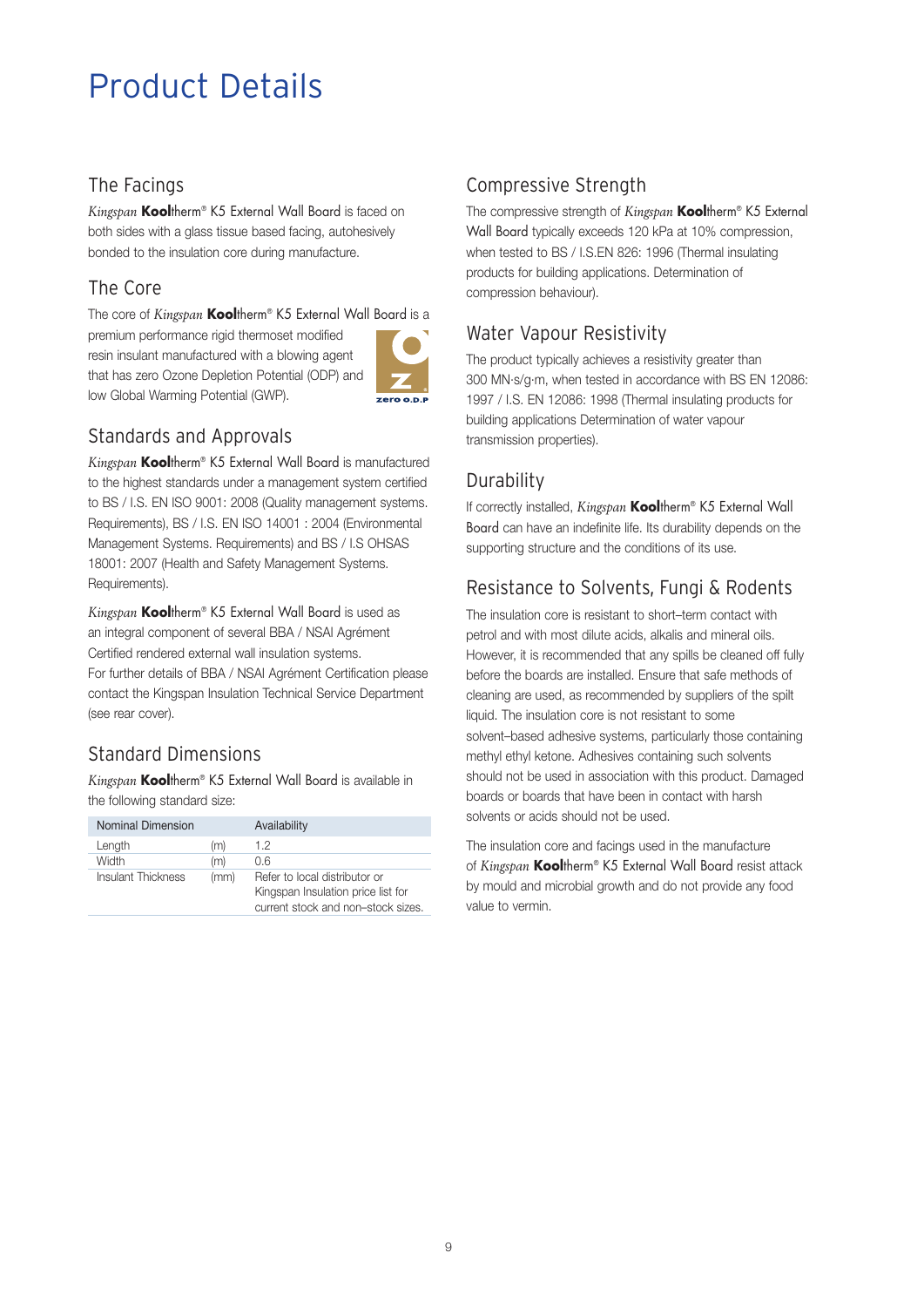## Product Details

### Fire Performance

*Kingspan* **Kool**therm® K5 External Wall Board, and its rigid thermoset insulation core, are Class 0, as defined by the Building Regulations.

The rigid thermoset insulation core of *Kingspan* **Kool**therm® K5 External Wall Board, when subjected to the British Standard fire test specified in the table below, has achieved the result shown.

| Test                | Result                         |
|---------------------|--------------------------------|
| BS 5111-1: 1974     | $< 5\%$                        |
| (Smoke Obscuration) | (Negligible smoke obscuration) |

Further details of the fire performance of Kingspan Insulation products may be obtained from the Kingspan Insulation Technical Service Department (see rear cover).

## Thermal Properties

The λ−values and R−values detailed below are quoted in accordance with BS / I.S. EN 13166: 2008 (Thermal insulation products for buildings – Factory made products of phenolic foam (PF) – Specification).

### **Thermal Conductivity**

The boards achieve a thermal conductivity (λ–value) of: 0.023 W/m.K (insulant thickness 15–24 mm); 0.021 W/m.K (insulant thickness 25–44 mm); and 0.020 W/m $\cdot$ K (insulant thickness  $\geq$  45 mm).

### **Thermal Resistance**

Thermal resistance (R–value) varies with thickness and is calculated by dividing the thickness of the board (expressed in metres) by its thermal conductivity. The resulting number is rounded down to the nearest 0.05 (m<sup>2</sup>·K/W).

| <b>Insulant Thickness</b><br>(mm) | <b>Thermal Resistance</b><br>$(m^2 \cdot K/W)$ |
|-----------------------------------|------------------------------------------------|
| 20                                | 0.85                                           |
| 25                                | 1.15                                           |
| 30                                | 1.40                                           |
| 35                                | 1.65                                           |
| 40                                | 1.90                                           |
| 45                                | 2.25                                           |
| 50                                | 2.50                                           |
| 55                                | 2.75                                           |
| 60                                | 3.00                                           |
| 70                                | 3.50                                           |
| 75                                | 3.75                                           |
| 80                                | 4.00                                           |
| 90                                | 4.50                                           |
| 100                               | 5.00                                           |
| 110                               | 5.50                                           |
| 120                               | 6.00                                           |
| 125                               | 6.25                                           |

*Refer to local distributor or Kingspan Insulation price list for current stock and non–stock sizes.*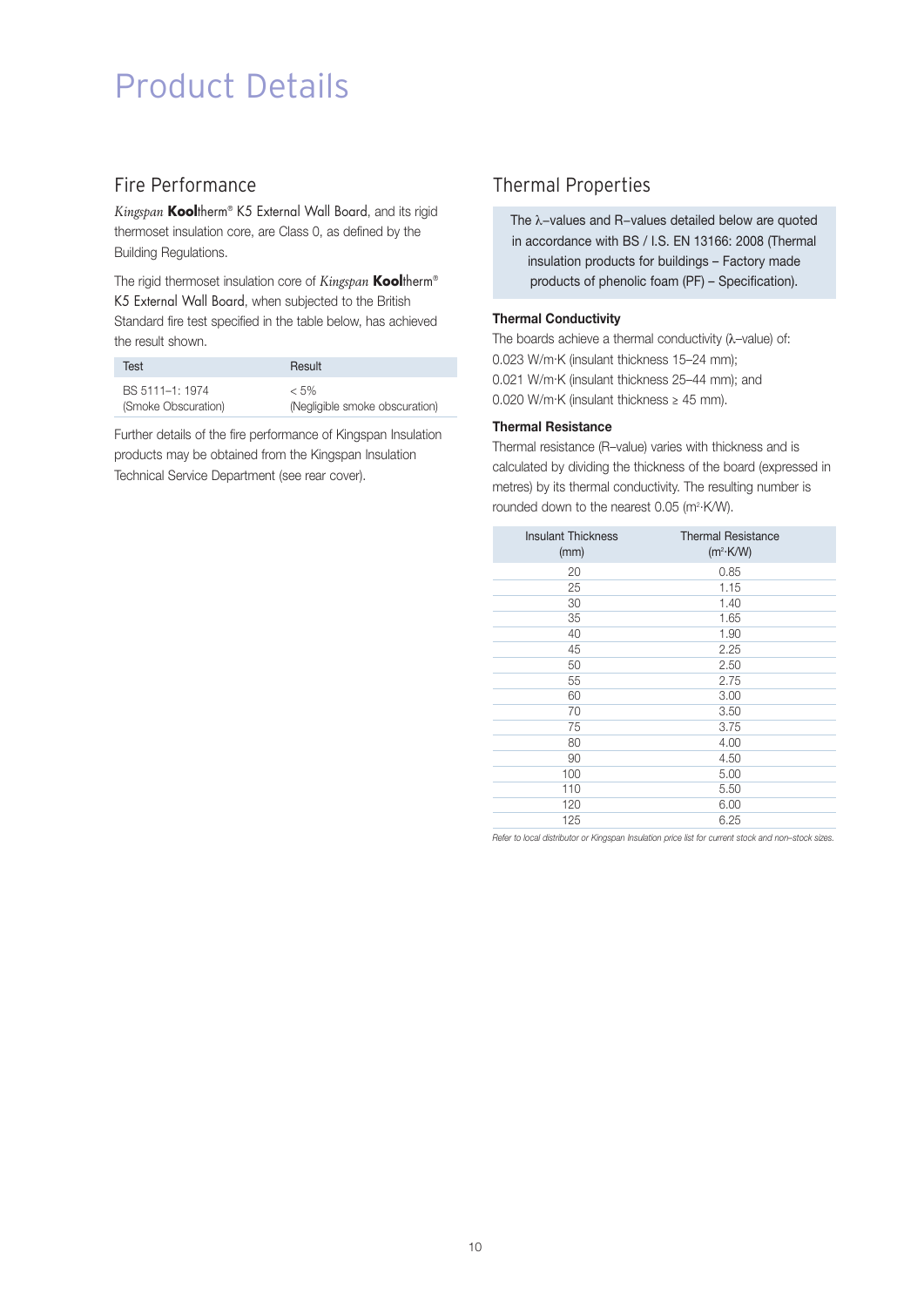## Kingspan Insulation

## Company Details

Kingspan Insulation Ltd is part of the Kingspan Group plc., one of Europe's leading construction product manufacturers. The Kingspan Group was formed in the late 1960s and is a publicly quoted group of companies headquartered in Kingscourt, County Cavan, Ireland.

Kingspan Insulation Ltd is a market leading manufacturer of premium and high performance rigid insulation products and insulated systems for building fabric and building services applications.

## Products & Applications

Kingspan Insulation Ltd has a vast product range. Kingspan Insulation Ltd products are suitable for both new build and refurbishment in a variety of applications within both domestic and non–domestic buildings.

### **Insulation for:**

- Pitched Roofs
- Flat Roofs
- Green Roofs
- Cavity Walls
- Solid Walls
- Timber and Steel Framing
- **•** Insulated Cladding Systems
- **Insulated Render Systems**
- **Floors**
- Soffits
- Ductwork

### **Further Solutions:**

- Insulated Dry–Lining
- **Tapered Roofing Systems**
- **Cavity Closers**
- Kingspan KoolDuct® Pre–Insulated Ducting
- *Kingspan* **nil***vent* ® Breathable Membranes
- *Kingspan* **TEK**® Building System

## Insulation Product Benefits

### *Kingspan* **Kool**therm® K–range **Products**

- With a thermal conductivity of 0.020–0.023 W/m.K these are the most thermally efficient insulation products commonly used.
- The thinnest commonly used insulation products for any specific U–value.
- Rigid thermoset insulation core is Class 0, as defined by the Building Regulations in England, Wales & Ireland, and Low Risk, as defined by the Building Standards in Scotland.
- Rigid thermoset insulation core achieves the best possible rating of < 5% smoke obscuration when tested to BS 5111: Part 1: 1974.
- Manufactured with a blowing agent that has zero Ozone Depletion Potential (ODP) and low Global Warming Potential (GWP).

### *Kingspan* **Therma**™ Range **Products**

- With a thermal conductivity of 0.022–0.027 W/m.K these are amongst the more thermally efficient insulation products commonly used.
- Each product achieves the required fire performance for its intended application.
- Manufactured with a blowing agent that has zero Ozone Depletion Potential (ODP) and low Global Warming Potential (GWP).

### *Kingspan* **Styr**ozone® Range **Products**

- Rigid extruded polystyrene insulation (XPS) has the necessary compressive strength to make it the product of choice for specialist applications such as heavy duty flooring, car park decks and inverted roofing.
- Each product achieves the required fire performance for its intended application.
- Manufactured with a blowing agent that has zero Ozone Depletion Potential (ODP).

### **All Products**

- Their closed cell structure resists both moisture and water vapour ingress – a problem which can be associated with open cell materials such as mineral fibre and which can result in reduced thermal performance.
- $\bullet$  Unaffected by air infiltration a problem that can be experienced with mineral fibre and which can reduce thermal performance.
- Safe and easy to install non–fibrous.
- If installed correctly, can provide reliable long term thermal performance over the lifetime of the building.